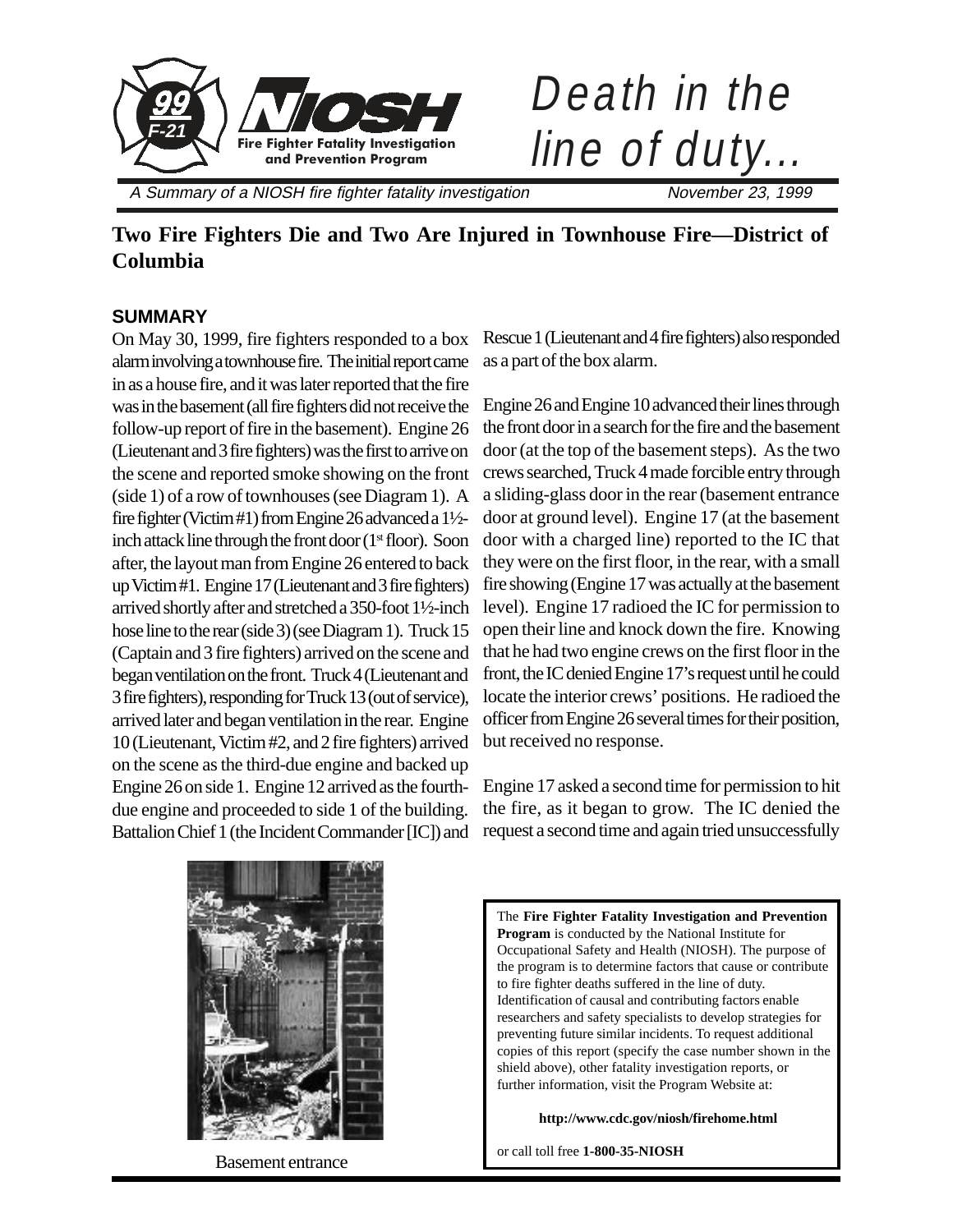

to radio the officer from Engine 26. Conditions in  $\bullet$ the interior rapidly deteriorated, forcing the fire fighters on the first floor to search for an exit. A fire fighter in the interior recalled seeing fire appear from a doorway on the first floor. After seeing the fire, the fire fighter stated that everything went black and he felt an intense blast of heat. Victim #1 and Victim #2 were unable to escape, while the Lieutenant and a fire fighter from Engine 26 escaped with severe • burns. All injured fire fighters were transported to a local hospital. The Lieutenant and fire fighter were admitted with burn injuries. Victim #1 was treated for severe burns and was pronounced dead the  $\bullet$ following day. Victim #2 was pronounced dead on arrival at the hospital.

NIOSH investigators concluded that, to minimize the risk of similar incidents, fire departments should:

- *ensure that the department's Standard Operating Procedures (SOPs) are followed and refresher training is provided*
- *provide the Incident Commander with a Command Aide*
- *ensure that fire fighters from the ventilation crew and the attack crew coordinate their efforts*
- *ensure that when a piece of equipment is taken out of service, appropriate back up equipment is identified and readily available*
- *ensure that personnel equipped with a radio position the radio to receive and respond to radio transmissions*
- *consider using a radio communication system that is equipped with an emergency signal button, is reliable, and does not produce interference*
- *ensure that all companies responding are aware of any follow-up reports from dispatch*
- *ensure that a Rapid Intervention Team is established and in position immediately upon arrival*
- *ensure that any hose line taken into the structure remains inside until all crews have exited*
- *consider providing all fire fighters with a Personal Alert Safety System (PASS) integrated into their Self-Contained Breathing Apparatus (SCBA)*
- *develop and implement a preventive maintenance program to ensure that all SCBAs are adequately maintained.*

## **INTRODUCTION**

On May 30, 1999, two fire fighters died and two were injured while battling a townhouse basement fire. Two fire fighters**—**Victim #1, a 30-year-old nozzleman from Engine 26, and Victim #2, a 29 year-old nozzleman from Engine 10**—**had to be rescued when interior crews were hit by an intense blast of heat and flames. Victim #1 was rescued and transported to a nearby hospital where he was pronounced dead the following day. Victim #2 was rescued and pronounced dead on arrival at the hospital.

On June 1, 1999, the International Association of Fire Fighters notified NIOSH of the incident, and on June 21, 1999, a Safety and Occupational Health Specialist, the Senior Investigator, and the Team Leader of the NIOSH Fire Fighter Fatality Investigation and Prevention Program, initially investigated this incident. On July 21, 1999, a Safety and Occupational Health Specialist and a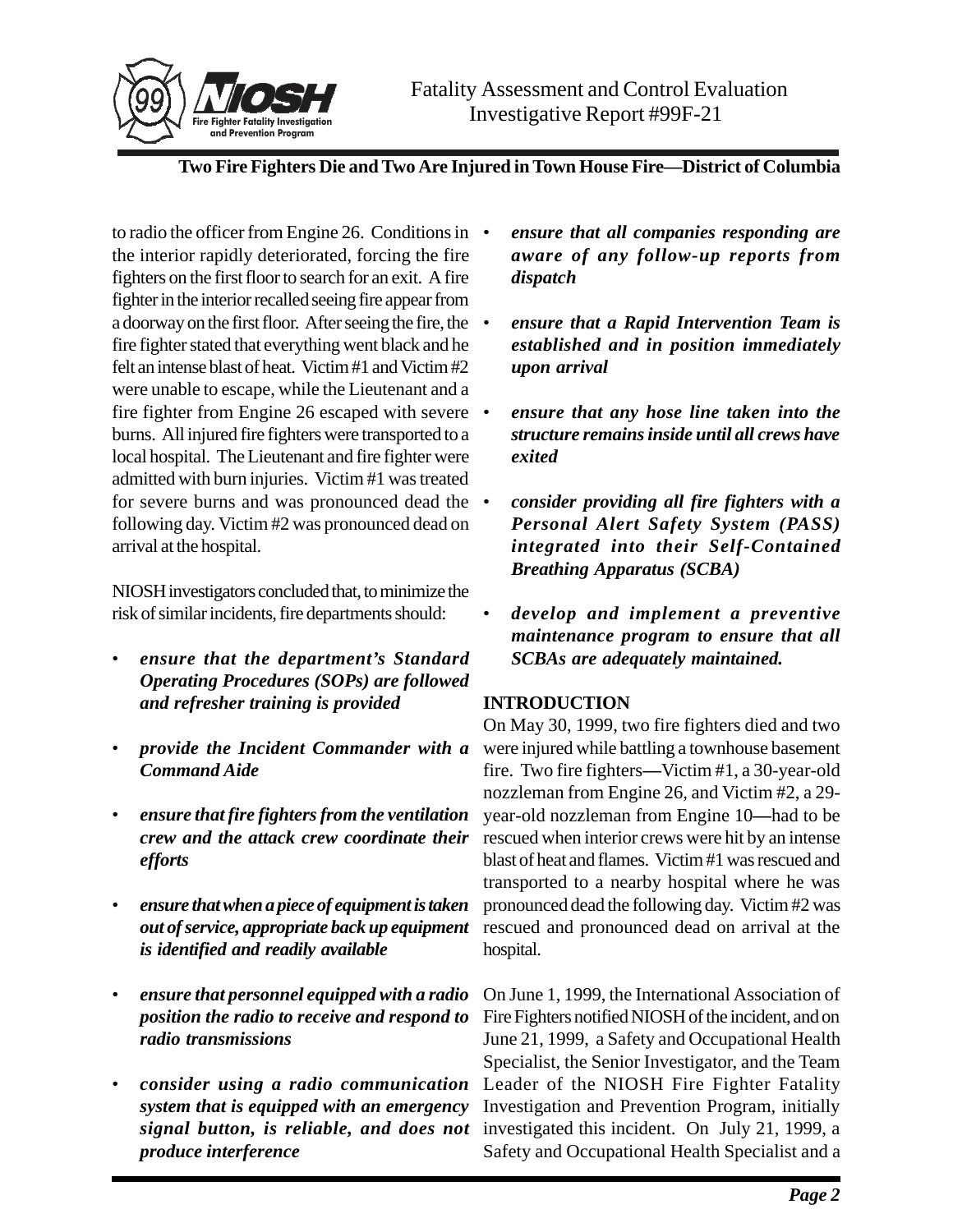

Safety Engineer conducted additional interviews. An appeared to be adequate. Victim #1 had 6½ years Engineer and a Physical Scientist from NIOSH also completed an evaluation of the department's SCBA maintenance program on July 21, 1999. On August EMT. 31, 1999, a Safety and Occupational Health Specialist returned to interview the seriously injured fire fighter. Meetings and interviews were conducted with: the Chief, the Assistant Chief, the two Battalion Chiefs on the scene (one of whom was the Incident Commander), fire fighters on the box alarm, the **INVESTIGATION** department safety officer, and the investigation team from the fire department involved in the incident. Representatives from the personal protective equipment manufacturer, the National Institute of Standards and Technology (NIST) who evaluated • the victims' personal protective equipment and will be developing the fire growth data for the department, the metropolitan police, and the owner of the townhouse were also interviewed. Copies of photographs, training records, Standard Operating Procedures (SOPs), the reports completed by fire department investigators, the autopsy reports, and the floor plan of the townhouse were obtained. A • site visit was conducted and photographs of the fire scene were taken.

The fire department involved in this incident is  $\bullet$ comprised of 1,764 total employees, of whom 1,182 are uniformed fire fighters. The department serves a population of approximately 1 million in a geographic area of 69 square miles. The fire department requires all new fire fighters to complete fire fighter level I and fire fighter level II requirements, Emergency Medical Technician courses, hazmat, driver and vehicle operations, first aid, search and rescue, live fire training, and cardiopulmonary resuscitation (CPR). Fire fighters are then assigned to a  $\bullet$ department where they are placed on probation for 1 year. Each fire fighter is also certified as an  $\bullet$ Emergency Medical Technician (EMT)*.* Refresher training courses are continued throughout the year.  $\bullet$ The victims' training records were reviewed and

of experience as a fire fighter and EMT, while Victim #2 had 3½ years of experience as a fire fighter and

Additional companies responded to this incident; however, only those directly involved are included in this report.

On May 30, 1999, at 0017 hours, Central Dispatch received a call of a house fire. Dispatch toned out a box alarm which consisted of the following:

- 1<sup>st</sup> due Engine 26 (Lieutenant and 3 fire fighters [including Victim #1])
- 2nd due Engine 17 (Captain and 3 fire fighters)
- 3<sup>rd</sup> due Engine 10 (Lieutenant and 3 fire fighters [including Victim #2])
- $4<sup>th</sup>$  due Engine 12 (Lieutenant and 3 fire fighters)
- $\bullet$  1<sup>st</sup> due Truck 15 (Captain and 3 fire fighters)
- $2<sup>nd</sup>$  due Truck 4 (Lieutenant and 3 fire fighters)
- Rescue 1 (Lieutenant and 4 fire fighters)
- Battalion Chief 1 (the Incident Commander) (BC-1)

The working fire alarm was dispatched at 0023 hours and consisted of the following:

- Engine 14 (Sergeant and 3 fire fighters)
- Chief 2
- Air  $2(1$  fire fighter)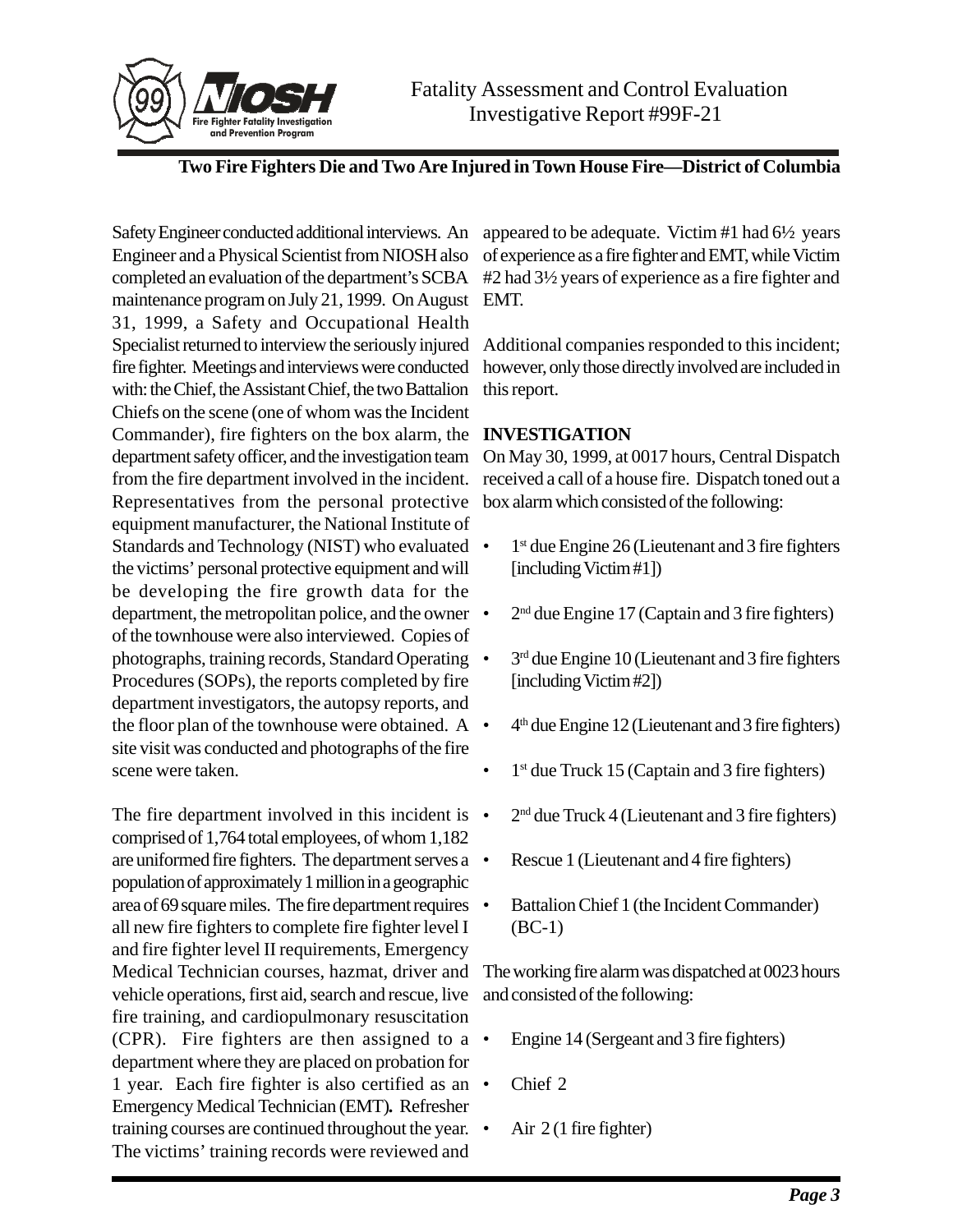

- Fire Investigation Unit (Car 43) (fire investigator)
- Alcohol Tobacco and Firearms (ATF) (Car 83)
- Medic 17 (2 paramedics)
- Department Safety Officer

The Hazmat Unit was also dispatched at the same time as the working fire alarm.

At 0029 hours, a task force alarm was toned with the following response:

- Engine 6 (Lieutenant and 3 fire fighters)
- Engine 4 (Lieutenant and 3 fire fighters)
- Truck 7 (Lieutenant and 3 fire fighters)
- **Battalion Chief 4**

As companies responded to the call of a house fire, dispatch made a second report that the fire was in the basement. During the investigation, it became clear that all companies did not receive the second report of a basement fire. Engine 26 was first to arrive on the scene at 0023 hours and reported smoke showing from the front of the building. Being the first-due engine, they positioned the engine in the small parking area in front of the row of townhouses (see Diagram 1). Engine 10 arrived behind Engine 26 as the third-due engine company and stretched a 400-foot, 1½-inch line to the front entrance (see Photo 1). Engine 17 was the second-due engine company, also arriving at 0023 hours. Upon arrival, Engine 17 stretched a 350-foot, 1½ -inch line around the adjacent units (see Diagram 1) to the rear of the burning townhouse. Arriving at 0024 hours was Engine 12, as the fourth-due engine company, which by department Standard Operating Procedures (SOPs), required them to back up Engine 17 in the

rear. Instead of backing up Engine 17, the crew of Engine 12 went to the front. The IC (BC-1) was en route to the scene, and from the report he received from Engine 26, he requested a working-fire dispatch. The working-fire alarm dispatched Engine 14, Battalion Chief 2 (BC-2), Air 2, Fire Investigation Unit (Car 43), the Alcohol Tobacco and Firearms (ATF) unit (Car 83), Medic 17, and the department's Safety Officer. The Hazmat Unit was also dispatched at the same time. The IC ordered BC-2 to take command of the rear when he arrived on the scene.

The front door of the townhouse was open and emitting thick, black smoke. With a charged line, a fire fighter from Engine 26 (Victim #1) approached the front door, as his layout man and officer donned their SCBAs. Preparing to enter, Victim #1 experienced a problem with his SCBA facepiece. He returned to the engine and switched facepieces with his Wagon Driver. After switching facepieces, he told his officer at the front door that everything was working properly and he was taking in a line. With a charged line, he entered through the front door. Shortly after, the layout man entered, followed the line, and met the fire fighter (Victim #1). The officer of Engine 26 entered last and proceeded into the structure to locate his crew. With a charged line, a fire fighter (Victim #2) and the Lieutenant from Engine 10 entered behind the officer from Engine 26 to provide back up. The layout man from Engine 10 was ordered by his Lieutenant to stay at the front door and feed the line inside.

Truck 15 arrived on scene at 0024 hours as the firstdue truck company, and started ventilation in the front according to department SOP requirements. The officer and a fire fighter on Truck 15 threw a ladder to the roof and the officer began to ventilate the large front window at ground level. Security bars were blocking the window, so a fire fighter from Truck 15 entered the structure, approximately 10 feet into the kitchen area, to vent the window from the interior.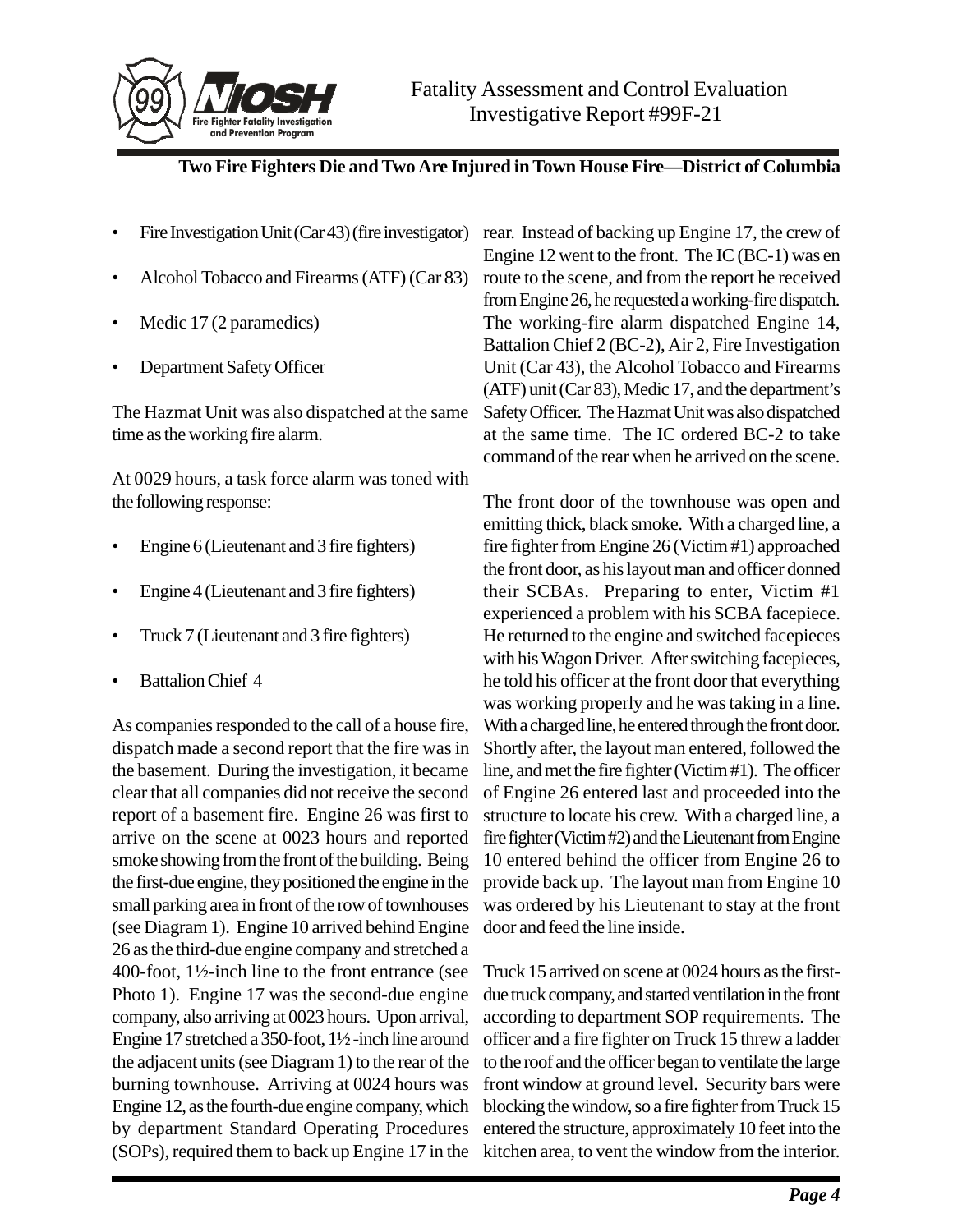



The fire fighter then exited the structure (see Floor Plan A-1). Next, the officer from Truck 15 climbed the ladder and stopped at a window on the second floor to knock it out. After knocking out the window, he returned to the ground as the driver and Tillerman from Truck 15 climbed the ladder to the roof. The two of them cut approximately three vent holes in the roof and stated that thick, black smoke was emitting from the holes. Truck 4 arrived at 0025 hours as the second-due truck company and began ventilation in the rear of the structure. *[NOTE: Truck 4 was responding for Truck 13, which was out of service at the time of this incident. Truck 13 was housed in the same station as Engine 10 and would have arrived on the scene at the same time as Engine 10 (approximately 2 minutes earlier) if it had been in service.]* On arrival, a fire fighter and the officer from Truck 4 began forcible entry to the rear basement sliding-glass door (which was protected by an iron security gate (see photo 2)) as the driver and the Tillerman from Truck 4 threw ladders to the windows above the door (see Floor Plan A-2). The fire fighters stated that they saw small spot fires all over the basement floor. The driver and the Tillerman tried to knock out the windows on the second floor, but felt they were unsuccessful because they could not feel the ladders breaking the glass. They also tried to break the sliding-glass door on the first floor with the ladder, but could not. *[NOTE: The windows on the second floor were left open by the homeowner, which is why the fire fighters could not feel the glass break. The sliding-glass door on the first floor was a two-panel sliding-glass door, which fire fighters could not break with the ladder they were using*. *The sliding-glass door on the first floor had no security gate over it.]* The driver and Tillerman from Truck 4 left the ladder at the window on the second floor and returned to the truck to get a second ladder to go to the roof.

Engine 17 was now positioned at the rear slidingglass door as Truck 4 prepared entry (basement level). Using a gas-powered saw and a sledge

hammer, the officer and fire fighter from Truck 4 removed the iron security gate and broke open the glass door at 0026 hours (see Photo 2). Members of Truck 4 and Engine 17 stated that when the slidingglass door was opened, air began to be sucked inside by the fire. They also saw small fires on the floor and stated that when the door was opened the fires grew larger. The Lieutenant from Engine 17 reported to the IC that they had fire on the first floor and requested permission to hit the fire. *[NOTE: Engine 17 was unaware that they were at the basement level due to the route they took to get to the rear. As they proceeded to the rear, they noticed the row houses they went between were only two stories, which caused confusion (see Diagram 1).]* The IC denied their request in fear of opposing hose lines. He then radioed the officer from Engine 26 to locate their position. He received no response from them. The IC knew that the crews from Engine 26 and Engine 10 had entered through the front door on the first floor.

Rescue 1 arrived on the scene at approximately the same time that Truck 4 made entry. They were required to complete search and rescue operations. Two fire fighters from Rescue 1 and a fire fighter from Truck 4 entered the basement to search the interior for any civilians. Shortly after they entered, the Lieutenant from Engine 17 ordered them out as conditions began to deteriorate. One of the fire fighters who exited stated that they were able to follow a small path (limited fire) to the exterior before the entire basement erupted into flames.

The driver and Tillerman from Truck 4, who returned to the truck to retrieve a second ladder, saw that the basement was fully engulfed with fire. They decided to pull a line from Engine 12 to provide back up for Engine 17. Engine 12 was supplying Engine 17 and had positioned their engine towards the rear of the structure, but Engine 12's crew proceeded to the front of the structure (see Diagram 1). The officer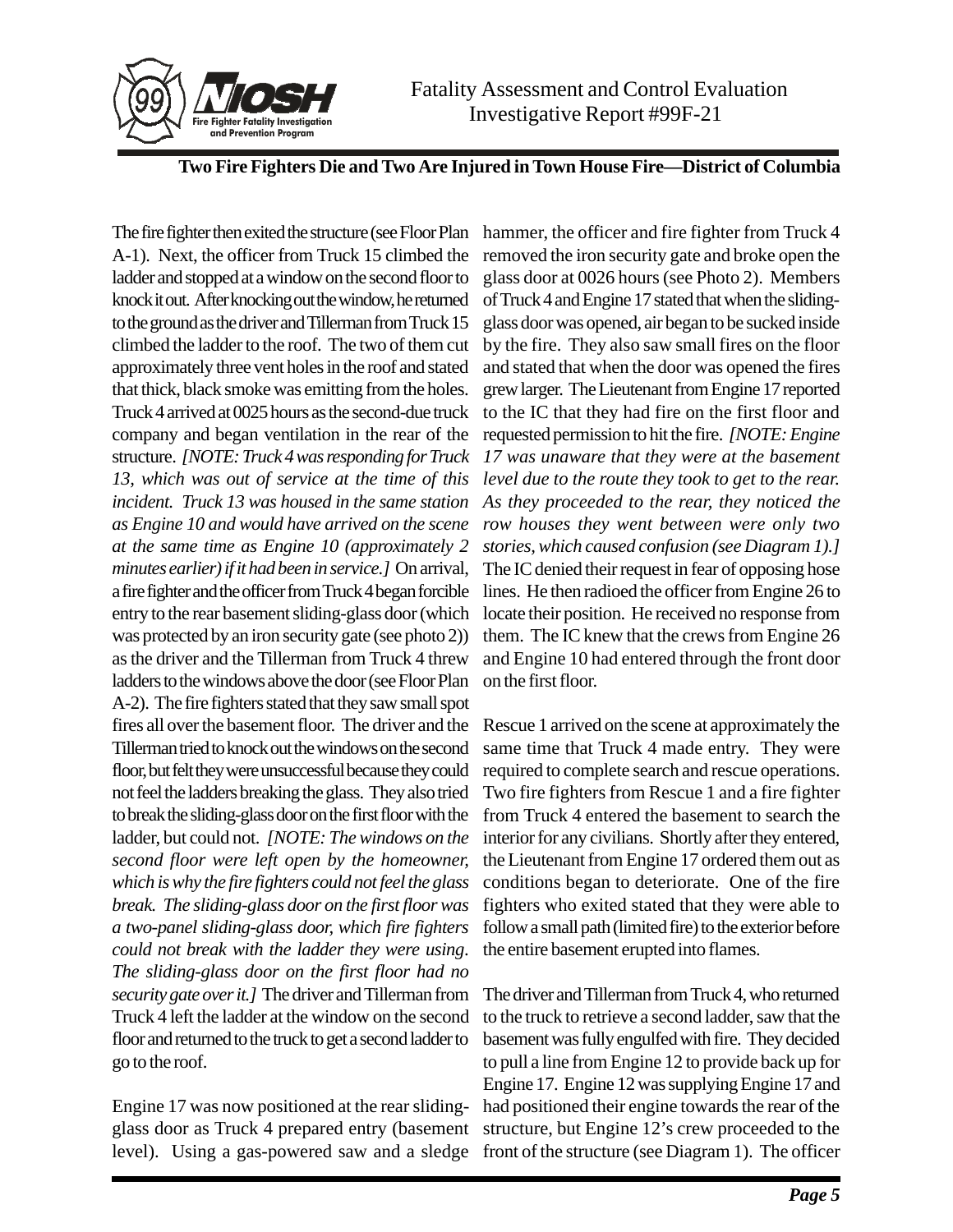

and a fire fighter from Engine 12 entered the front of the structure advancing approximately 2 to 3 feet, where they remained throughout the attack. The Lieutenant from Engine 17 requested to hit the fire a second time and was denied. The IC denied their request because he still had not received a response from the officer of Engine 26. The IC radioed the officer of Engine 26 a second time and received no response.

At this point Engine 26 and Engine 10 were inside the structure searching for the basement door. Department SOPs required them to locate the basement door and close it or hold off at the stairs with a fog spray. The fire fighter on Engine 26, who entered the structure to back up the Nozzleman (Victim #1) stated that it was extremely hot, but tolerable, when he met up with Victim #1. He stated that the floor was solid and as they proceeded further into the structure, and visibility was improving. He recalled seeing the sliding-glass door to the rear of the first floor, a table, and a sofa on his right side. This would position Victim #1 and the fire fighter in the living room, in front of the basement-stairs door (see Floor Plan A-1). He also stated there were no signs of fire and the heat remained constant. He could not recall his officer joining the two fire fighters, but did recall hearing a radio transmission. *[NOTE: Only officers carry radios and he did not know whose radio he heard.]* It was determined that Engine 10 was inside backing them up at this time, however, the two fire fighters from Engine 26 were unaware of any other fire fighters inside.

After hearing the radio transmission, the fire fighter from Engine 26, backing up Victim #1, looked over his left shoulder and saw fire appear, filling up what looked to be a doorway. He stated the fire came out of the doorway, then disappeared, and everything went black. At that point he felt an intense blast of heat. He dropped the line and immediately started squirming around in his turnouts, in an attempt to

release the heat. He asked Victim #1 where the hose line was and related to him that something was wrong and they had to get out. Victim #1 responded by saying that he did not know where the hose line was. The fire fighter stated that Victim #1 sounded as if he was in a crouched position waiting to be rescued. He then heard a loud scream from his left side, which lasted approximately 15 seconds. The scream was clear and not muffled by an SCBA. He stated that the scream was getting closer when he heard a loud thump, as if someone dropped to the floor, and then complete silence. He then crawled forward and found the nozzle of a hose line. *[NOTE: Victim #2 was found not wearing his SCBA facepiece. It is believed the scream was from Victim #2.]*

The Lieutenant on Engine 10 recalled that as they backed up Engine 26, he turned back towards the front door and could see some light from the front doorway (entrance). He also stated that it was very hot inside the structure. As he turned back around, he felt an intense blast of heat and was knocked backward by a frantic fire fighter attempting to exit. The lieutenant then exited through the front door. When the heat hit the fire fighters, the Lieutenant thought that he was in the hallway, next to the basement door (see Floor Plan A-1). The officer of Engine 26 stated that as he made his way toward the rear of the structure to join his crew, he also encountered an intense blast of heat. Feeling that he was being burned, he quickly turned, and exited through the front door. The layout man from Engine 10 started pulling out the hose line from Engine 10, in an attempt to assist Victim #2 in his exit. As he pulled the hose line out, he noticed there was no one on the end, which meant Victim #1, Victim #2, and the fire fighter from Engine 26 remained inside.

As the officers from Engine 26 and Engine 10 exited, the IC was walking up to the structure to get a better position. The IC was unaware of any problems until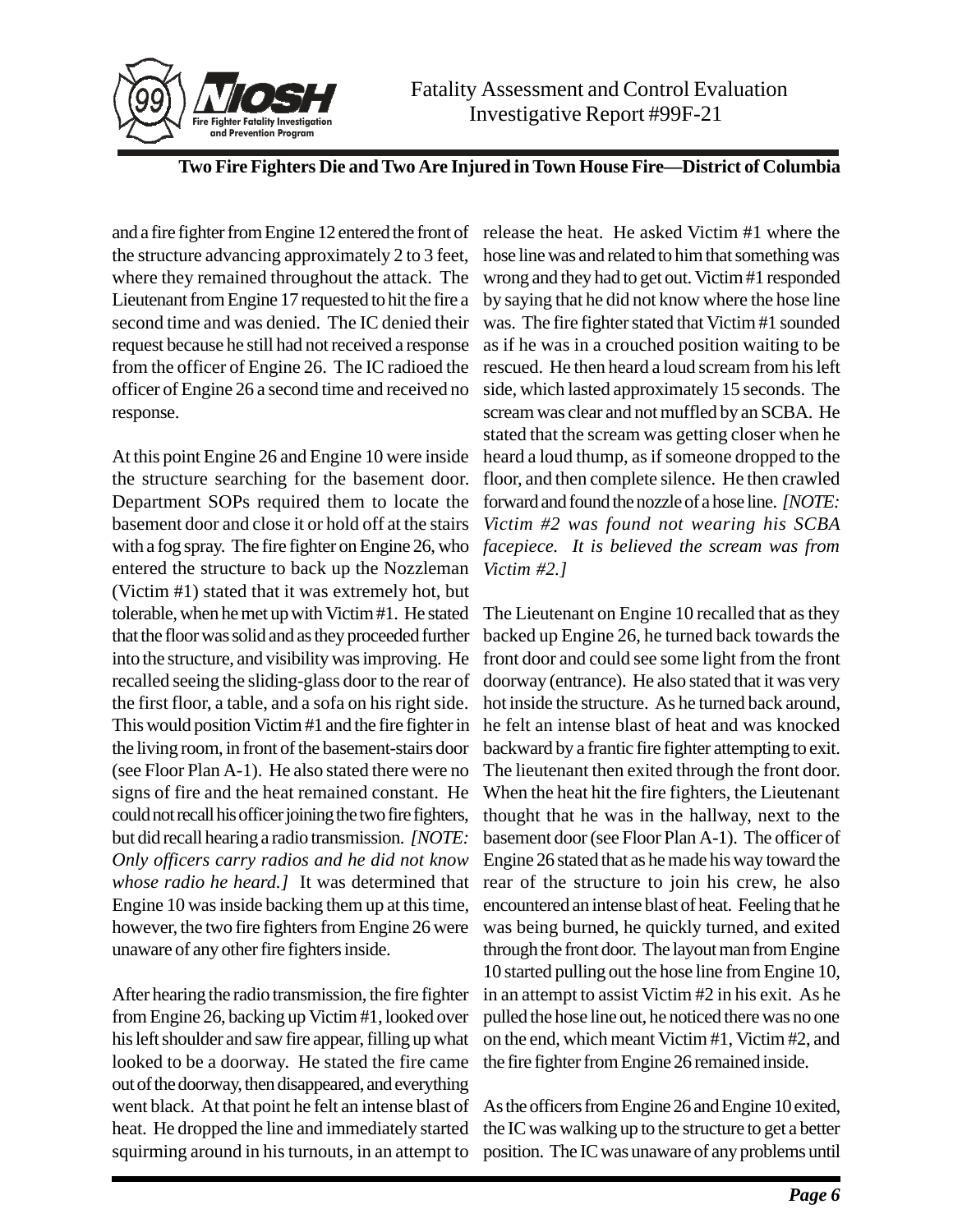

he got close enough to see the fire fighters exiting. He immediately ran to the front and saw the officer from Engine 26, who related to him that Victim #1 was still inside. The IC then saw the Lieutenant from Engine 10 and ordered him to go back inside with his crew and search for Victim #1. The IC later recalled that the Lieutenant from Engine 10 appeared to be dazed and did not relate to him that anyone else was missing. The IC only became aware that Victim #1 was missing at this time.

The fire fighter from Engine 26, who was still inside, stated that as he grabbed the nozzle he rolled on his back and opened it on the ceiling in a straight stream circular pattern. He felt the room was going to flash and wanted to cool it down. As he applied water, he recalled seeing fire on the ceiling. He stated that the water reduced the heat, but it was still very hot. He opened the line a second time on the ceiling and did not see any fire. He then followed the line, exiting the structure. He did not hear any other fire fighters inside or any Personal Alert Safety Systems (PASS) alarming at that time. He stated that he was inside for approximately 1½ minutes from the time the blast of heat hit them until his exit. He exited the structure at approximately 0031 hours. He asked if Victim #1 had made it out and was told that he had not. He communicated to the IC that he thought Victim #1 was still inside, straight back through the hall, and to the right by a sofa (see Floor Plan A-1).

The IC received an additional request from Engine 17 in the rear, this time stating they were at the basement level and had heavy fire inside the basement. Engine 17 requested permission to hit the fire and the IC responded by telling them that they had a fire fighter down inside, on the first floor, and to hit the fire with a straight stream. Engine 17 opened the straight stream on the fire in the basement and quickly knocked it down. At approximately 0032 hours, the Lieutenant from Engine 10 reentered the townhouse to begin his search.

Joining the Lieutenant was the Lieutenant and a fire fighter from Rescue 1. They entered through the front door to begin their search, stating the heat was tolerable, and visibility was improving. As they got inside the structure they could hear a PASS alarm going off. They immediately followed the shrill alarm to locate a downed fire fighter. The fire fighter was lying under a table, unconscious, and with his SCBA facepiece off. His SCBA was equipped with an integrated PASS alarm, which was automatically activated when the victim turned on his SCBA. After locating the downed fire fighter, they called for assistance to remove him. The IC ordered the Hazmat crew to enter and assist removing the downed fire fighter. Engine 14's crew was already on their way inside to provide assistance. Additional fire fighters from Engine 6 and Engine 4 also entered the townhouse and helped remove the victim to the front lawn, at approximately 0045 hours. They immediately started cardiopulmonary resuscitation (CPR) and provided medical treatment to the victim's burns. The victim, who was later identified as Victim #2, was severely burned and the IC could not determine if it was the fire fighter they were searching for, or another fire fighter. A fire fighter standing nearby related to the IC that he could tell by the size of the victim that it was not Victim #1. The IC continued the search efforts, and at approximately 0049 hours, Victim #1 was found and removed. He was found slumped over the couch face down (see Floor Plan A-1). He was found equipped with a PASS device (manually operated) attached to his turnout gear. The PASS device was not activated and was found in the off position. *[NOTE: The PASS device was later inspected and was determined to be working properly.]* Fire fighters removed the victim to the front lawn of the structure where they located a pulse and immediately provided medical treatment. All three fire fighters, along with the Lieutenant from Engine 26, were transported to a nearby hospital.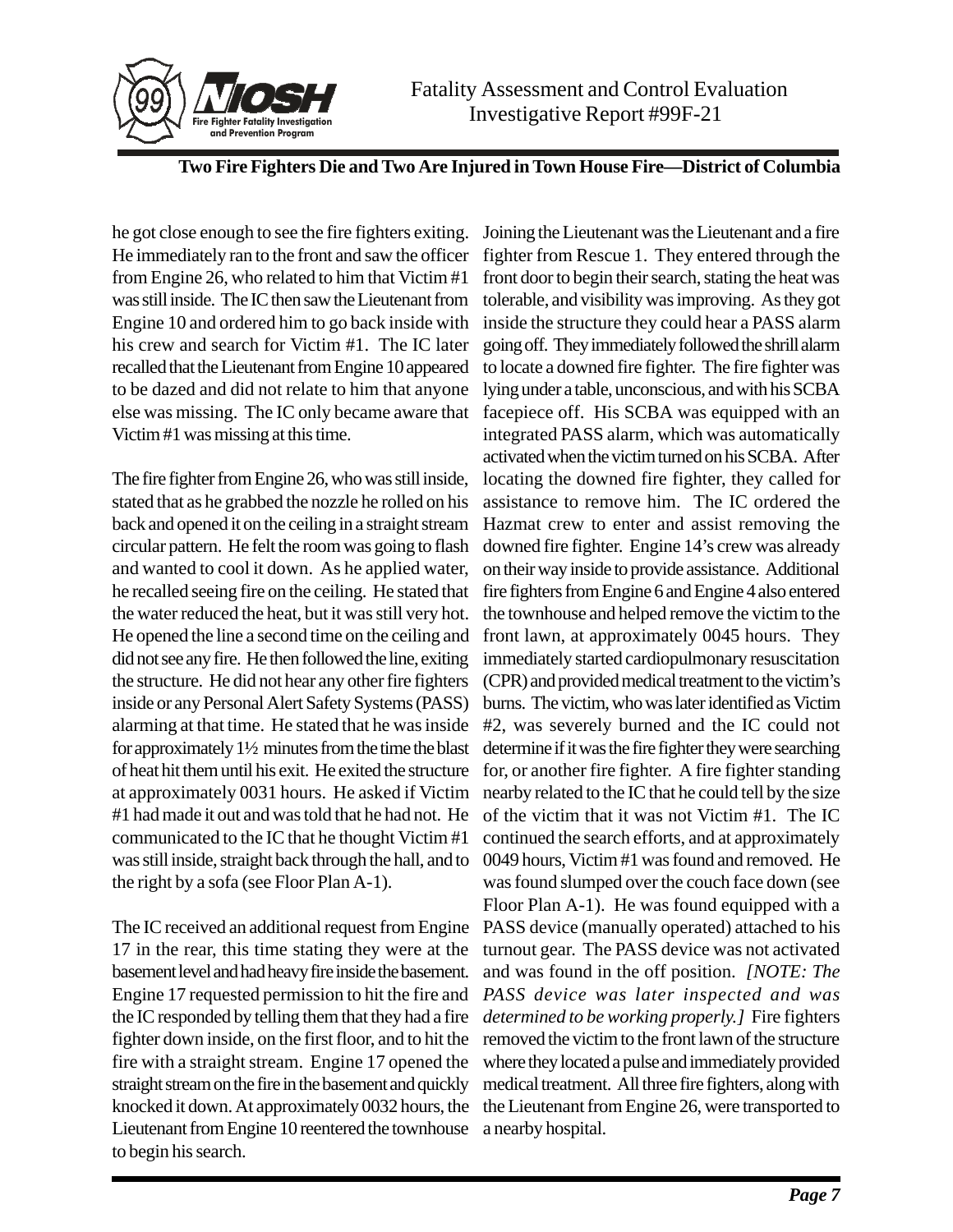

Victim #1 was treated for his burns and was admitted to the burn unit. He was pronounced dead the following day, May 31,1999, at 1450 hours. Victim #2 was pronounced dead on arrival to the hospital on May 30,1999, at 0108 hours. The injured fire fighter from Engine 26 received first-, second-, and third-degree burns to over 60 percent of his body. He was admitted to the burn unit where he was treated for his burns. He has been released from the burn unit and is currently undergoing rehabilitation. The Lieutenant from Engine 26 received treatment for burns to his hands and head area and was released the following day. He is currently back to his normal duties.

### **CAUSE OF DEATH**

According to the Medical Examiner, Victim #1 died due to thermal injuries involving 60% of total body surface area and airways. Victim #2 died due to thermal injuries involving 90% of total body surface area and airways.

### **RECOMMENDATIONS AND DISCUSSION**

*Recommendation #1: Fire departments should ensure that the department's Standard Operating Procedures (SOPs) are followed and refresher training is provided. 1*

Discussion: *"It is imperative that companies perform their duties as described in the Standard Operating Procedures (SOPs) unless directed by, or with notification to, and approval of, the Incident Commander."<sup>1</sup>* According to department SOPs, the following procedures should take place:

## *Engines responding should take their due positions.*

Department SOPs state that the first-due engine company will layout and take a position in the front of the building. The second-due engine company should layout and take a rear position. The third-due

engine company should back up the firstdue engine company in the front and the fourth-due engine company should back up the second-due engine company in the rear. Engine 12 was the fourth-due engine company, and according to department SOPs was required to back up Engine 17 in the rear. On arrival, Engine 12 proceeded to the front of the structure and took position, leaving Engine 17 in the rear with no back up. Throughout operations, Truck 4 backed up Engine 17 in the rear.

 *Officers should keep in contact, physically or verbally, with their crews at all times during interior fire fighting.*

Department SOPs state that the officer in charge (OIC) should always be in contact with his crew by voice, touch, or sight.

 *Ensure that when a fire fighter is not accounted for, it is reported to the IC immediately and a roll-call is ordered.*

Department SOPs state that a mechanism to quickly account for personnel must be available to the IC at any point during the incident. The officer from Engine 10 exited the structure without Victim #2. At that point, the victim's position was not accounted for, and it was not reported to the IC. When the IC becomes aware a fire fighter is not accounted for, a roll-call should then be ordered. When the roll-call is taken, any fire fighters not accounted for should be immediately reported to the IC. In this incident, the IC only became aware that Victim #1 was missing at the time search and rescue efforts took place.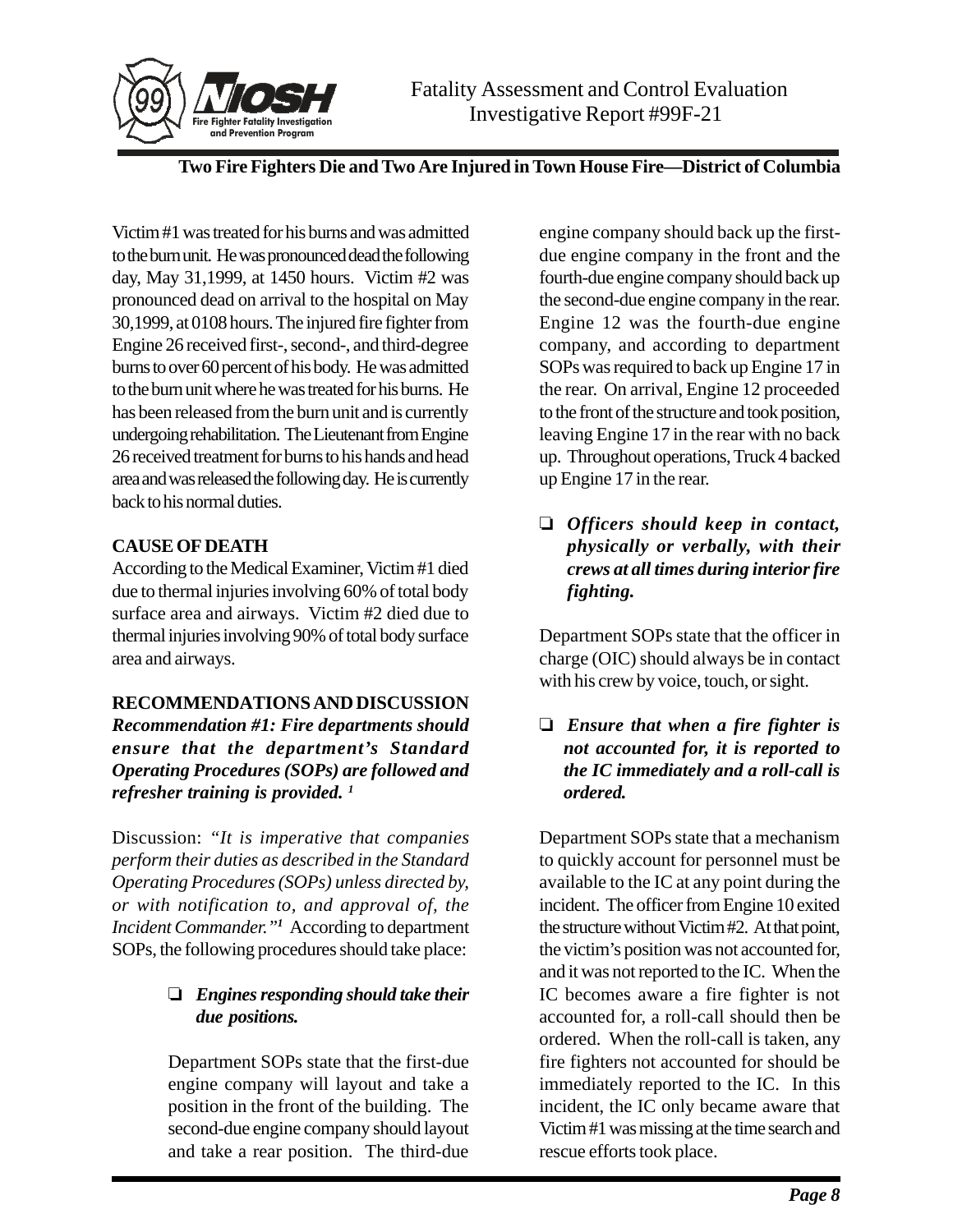

### *Provide adequate personnel to operate according to department SOPs.*

Department SOPs state that Sector Leaders can be assigned to sectors for accountability, to monitor progress, redirect activities within the sector, coordinate activities, monitor safety, request additional resources as needed, communicate with command or other Sector Leaders, and reallocate resources within the sector. The Sector Leader would be a company officer or a Battalion Chief and would be designated as Sector Leader by the IC. In the early stages of this incident, an adequate number of personnel was not on the scene to perform effectively and in accordance with the department SOPs. The officer on Truck 4 was performing tasks with one of his fire fighters while the officer on Engine 17 was on the initial attack line in the rear. All ventilation efforts in the rear were not completed when conditions rapidly changed (the sliding-glass door on the first floor was not vented until conditions deteriorated). Truck 4 eventually backed up Engine 17, because Engine 12 had proceeded to the front of the structure, which also delayed ventilation. With all officers in the rear performing operational tasks, no monitoring took place. This hindered the opportunity to complete proper ventilation, to provide timely reports to the IC, and allowed a breakdown in communication. To be compliant with department SOPs, additional personnel would have been needed to free up a company officer to serve as a Sector Leader.

 *Ensure that first arriving companies give the required size-up report to channel*.

According to department SOPs, the first arriving units in the front and rear of the building, or the incident site, should give a size-up report to communications on the fire channel 1 and then switch to the fireground channel for subsequent fireground communications. The fireground channel is an informal radio channel to report what you see, what you don't see, and what you think. It is to be used for fireground communications between units, between units and Sector leaders, and between Sector Leaders and the Incident Commander. All responding units will monitor the fireground channel to hear reports between units on scene and the responding Battalion Chief, and will be aware of the fireground situation before arrival. Also, responding units should monitor the fireground channel since they may be contacted by the Battalion Chief or Sector Leader for assignment prior to arrival on the fireground. In this incident, Engine 26 gave a size-up report to communications when they arrived. A size-up of the rear conditions was never reported by the first arriving unit in the rear.

Fire departments should also ensure that, whenever possible, a size-up is made from the inside. At the initial stage of a fire the inside size-up is more accurate and useful than the size-up made from outside the building. The officers inside the structure are closer to the fire and obviously can see more than someone outside the building at the command post.*<sup>2</sup>*

*communications on the fireground consider providing the Incident Commander Recommendation #2: Fire departments should with a Command Aide. 3-5*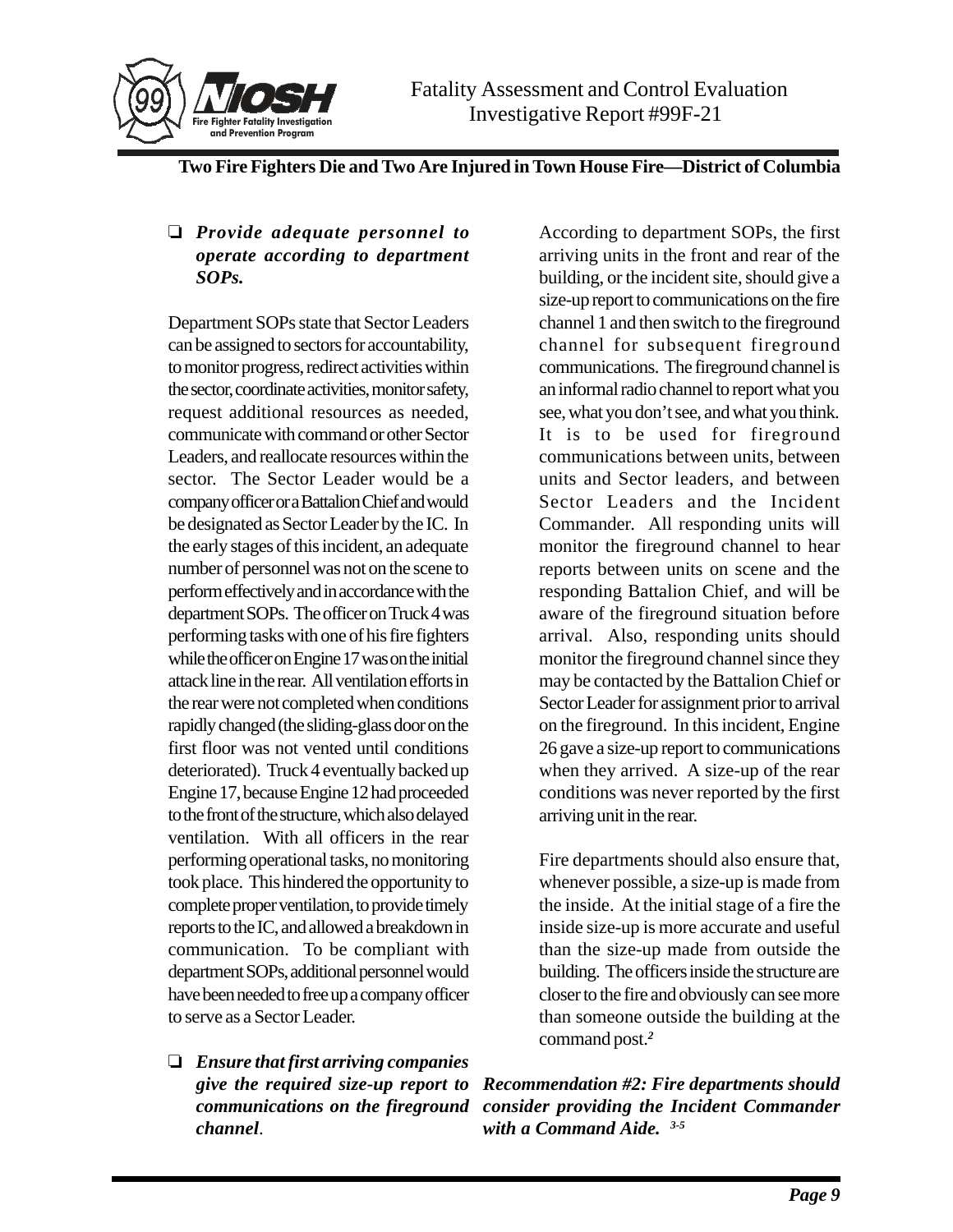



Discussion: Aides are personnel assigned to assist the Incident Commander. During large operations, Sector Leaders also may have aides to assist them. They do this by managing information and communications. They can keep track of assignments, locations, and the progress of companies, assist with tactical worksheets, or access reference materials and pre-fire plans. Another important function they may perform is to provide reconnaissance and operational details for the IC (his eyes and ears). Some jurisdictions assign full-time aides to command officers to perform routine administration functions and to act as drivers in addition to their fireground role. Departments should consider the aide to be an individual that has the experience and authority to conduct the required tasks.

Battalion Fire Chiefs are required to respond quickly to emergency incidents. In their response, they have to be fully aware of heavy traffic conditions, construction detours, traffic signals, and other conditions. Also, they must monitor and comprehend which companies are responding, fireground activity, fire conditions, and additional information from dispatch. If possible, they will also monitor all incoming information from dispatch and the fireground and make important decisions. Aides could assist the Battalion Fire Chief in processing information without distraction and complete the necessary tasks en route to the scene. In this incident, an aide could have been directed to go to the rear of the structure and determine what floor level the fire fighters in the rear were on. The aide could have also driven the IC to the incident scene, freeing up the IC to better comprehend all information and make important decisions prior to arrival.

*Recommendation #3: Fire departments should ensure that fire fighters from the ventilation crew and the attack crew coordinate their efforts. 2, 3*

Discussion: The importance of ventilation when attacking basement fires cannot be overemphasized. Fire can quickly spread upward into the structure causing potential problems such as a flashover, backdraft, or weakening of the structure. Ventilation timing is extremely important and must be carefully coordinated with both fire attack and ventilation crews. Ideally, it should occur just ahead of interior crews advancing their hose lines. Properly ventilating the heat and smoke from buildings can reduce the possibilities of potentially hazardous situations fire fighters can be faced with. The fire fighters performing ventilation tasks should be in communication with the fire fighters attacking the fire or entering the structure to coordinate their efforts. In this incident, fire fighters from Engine 26 entered the structure as fire fighters from Truck 15 began ventilation efforts in the front of the structure. Truck 4 was delayed in its ventilation efforts because it arrived late as a replacement for Truck 13 (which was out of service). The crew from Engine 10 also entered behind Engine 26 as back up. At that point, ventilation had not been completed. Fire fighters on the attack lines experienced considerable heat and heavy smoke conditions. They were forced to crawl inside the structure and stated that the heat remained consistent as they proceeded into the structure. When the rear sliding-glass door (basement) was opened by Truck 4, the small fires in the basement began to grow rapidly.

# *Recommendation #4: Fire departments should ensure that when a piece of equipment is taken out of service, appropriate backup equipment is identified and readily available. 5*

Discussion: Equipment on the fireground is very important to any fireground operation. It should be kept clean, in safe operating condition, and repaired when necessary. When any piece of equipment is taken out of service for repair, a new or backup piece of equipment should be immediately placed in service. In this incident, the truck company (Truck 13) that would have responded with Engine 10 was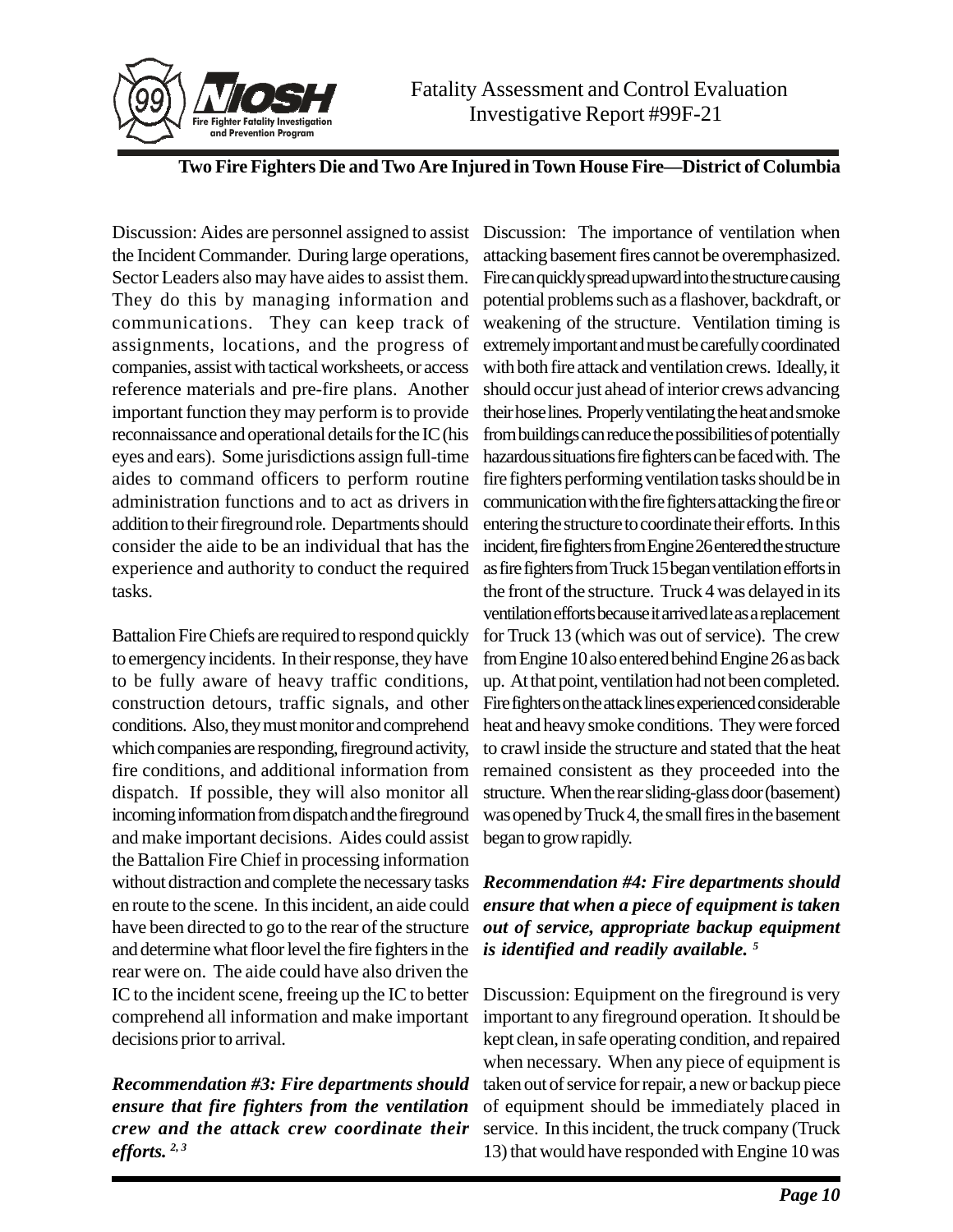

out of service. A backup truck was not placed in *button, is reliable, and does not produce* service to replace Truck 13 causing Truck 4 to be *interference*.<sup>6</sup> dispatched from a different location. Truck 4 arrived on the scene approximately 2 minutes after Engine 10 (Truck 13 would have arrived on scene approximately the same time as Engine 10) , which delayed ventilation procedures.

# *Recommendation #5: Fire departments should ensure that personnel equipped with a radio position the radio to receive and respond to radio transmissions. <sup>3</sup>*

Discussion: The fireground communications process combines electronic communication equipment, a set of Standard Operating Procedures, and the fire personnel who will use the equipment. To be effective, the communications network must integrate the equipment and procedures with the dynamic situation at the incident site, especially in terms of the human factors affecting its use. The ease of use and operation may well determine how consistently fire fighters monitor and report over the radio while fighting fires. In this incident, radio calls were made several times by the IC to an engine company, and the IC never received a response. Dispatch tapes recorded the transmission made by the IC to the engine company, but it remains unclear why the engine company never responded. NIOSH investigators have also reviewed a photograph taken approximately the same time the interior crews had exited the structure. An officer in the photograph had his radio positioned in his front bottom pocket (approximately waist level) of his turnout coat. The officer was not identified. Fire departments should review both operating procedures and human factors issues to determine the ease of use of radio equipment on the fireground to ensure that fire fighters consistently monitor radio transmissions from the IC and respond to radio calls.

*Recommendation #6: Fire departments should consider using a radio communication system that is equipped with an emergency signal*

Discussion: Radio communication is one of the most important functions on the fireground. When situations on the fireground arise, radio transmissions need to be made in a timely and understandable fashion.

# *Departments should operate on a radio frequency that does not "bleedover" or cause interference.*

Radios need to be reliable, in good working condition, and fully charged and ready to use. They should not produce interference or "*bleedover.*" Fire departments should also take into consideration the frequency on which the radio communications system will operate. The National Fire Protection Association (NFPA) recommends that frequencies should be 15 kHz apart in the VHF high band. The separation in frequencies is to avoid possible interference. The frequencies used by the department involved in the incident are 15 kHz apart. However, in the past, this department has experienced problems with interference or "bleedover" between Channels 1 and 4. Interference or "bleedover" between Channel 1 and Channel 4 has been noted because the frequencies are close to one another. The frequency for Channel 1 (Fire Channel) is 154.190 KHz and the frequency for Channel 4 (Fireground Channel) is 154.205 KHz. Although the frequencies meet the NFPA recommended standard of separation, there still remains a problem with "bleedover" or interference. For this reason, departments should consider changing the fireground channels or adjust the frequencies to reduce further "bleedover" or interference. The radio of the officer from Engine 26 was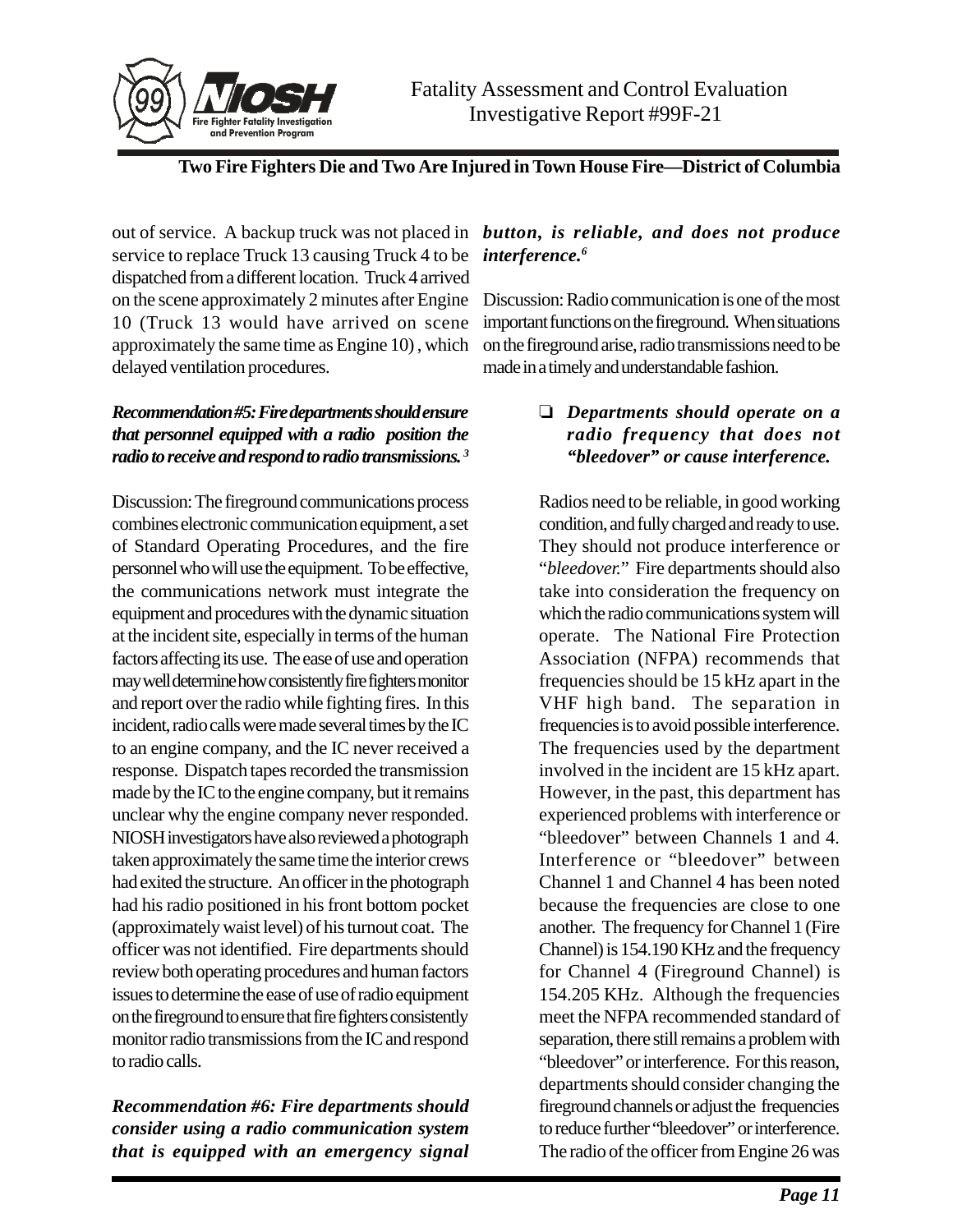

tested after the fire and appeared to be working properly. The officer could not recall receiving any radio transmissions from the IC; however, the dispatch tapes recorded a radio transmission from the IC to the officer of Engine 26. There is a possibility that the officer did not receive the call because of "bleedover" or interference.

# *Departments should consider using portable radios equipped with an emergency signal button.*

Fire fighters are always encountering potentially hazardous situations and should be prepared with the proper equipment to assist them in an emergency. Departments should consider using portable radios equipped with an emergency signal button. When fire fighters become trapped or encounter an emergency situation where assistance is needed, they could push the emergency signal button on their portable radio. When the emergency signal button is pushed, it would transmit an emergency alert signal to dispatch, the IC, or possibly all radios. This signal would signify that a fire fighter needs assistance and would alert all fireground personnel that an emergency call is going to be transmitted.

# *Recommendation #7 Fire departments should ensure that all companies responding are aware of any follow-up reports from dispatch. <sup>3</sup>*

Discussion: From the very beginning of fireground operations, the IC must use communications to initiate and evaluate fireground actions. Upon arriving, he needs to advise all operating companies of the basic details of the attack plan and provide an initial status

report. This transmission should explain the conditions he can see from the command post, and should be directed to everyone on scene, arriving at the scene, or en route to the scene. The initial report should provide a standard description of the following items: building size, building height, occupancy, fire/ smoke conditions, confirmation of any additional reports, designation of command, and action being taken. If a Sector Leader is assigned, the IC can communicate directly to the Sector Leader to receive direct transmissions. Additional reports initiated by dispatch should be noted and all companies, on the scene or responding, should be aware of the report. In this incident, the initial dispatch report stated that it was a house fire. As companies responded, dispatch made a second report stating the fire was in the basement. Some of the companies acknowledged the report, others did not. Fire departments should develop and implement a SOP to ensure all radio transmissions are received by all responding units.

# *Recommendation #8: Fire departments should ensure that a Rapid Intervention Team is established and in position immediately upon arrival. 5*

Discussion: A Rapid Intervention Team (RIT) should respond to every major fire. The team should report to the officer in command and remain at the command post until an intervention is required to rescue a fire fighter(s). The RIT should have all tools necessary to complete the job, e.g., a search rope, first aid kit, and a resuscitator to use if a fire fighter becomes injured. The RIT will be ordered by the IC to complete any emergency searches or rescues. It will provide the companies with the opportunity to regroup and take a roll call, instead of performing rescue operations. When the RIT enters to search and rescue, each team member will have a SCBA with a full cylinder and will be physically prepared. In this incident, the officer on Engine 10 and fire fighters from additional companies, who had already been involved in fireground operations, entered the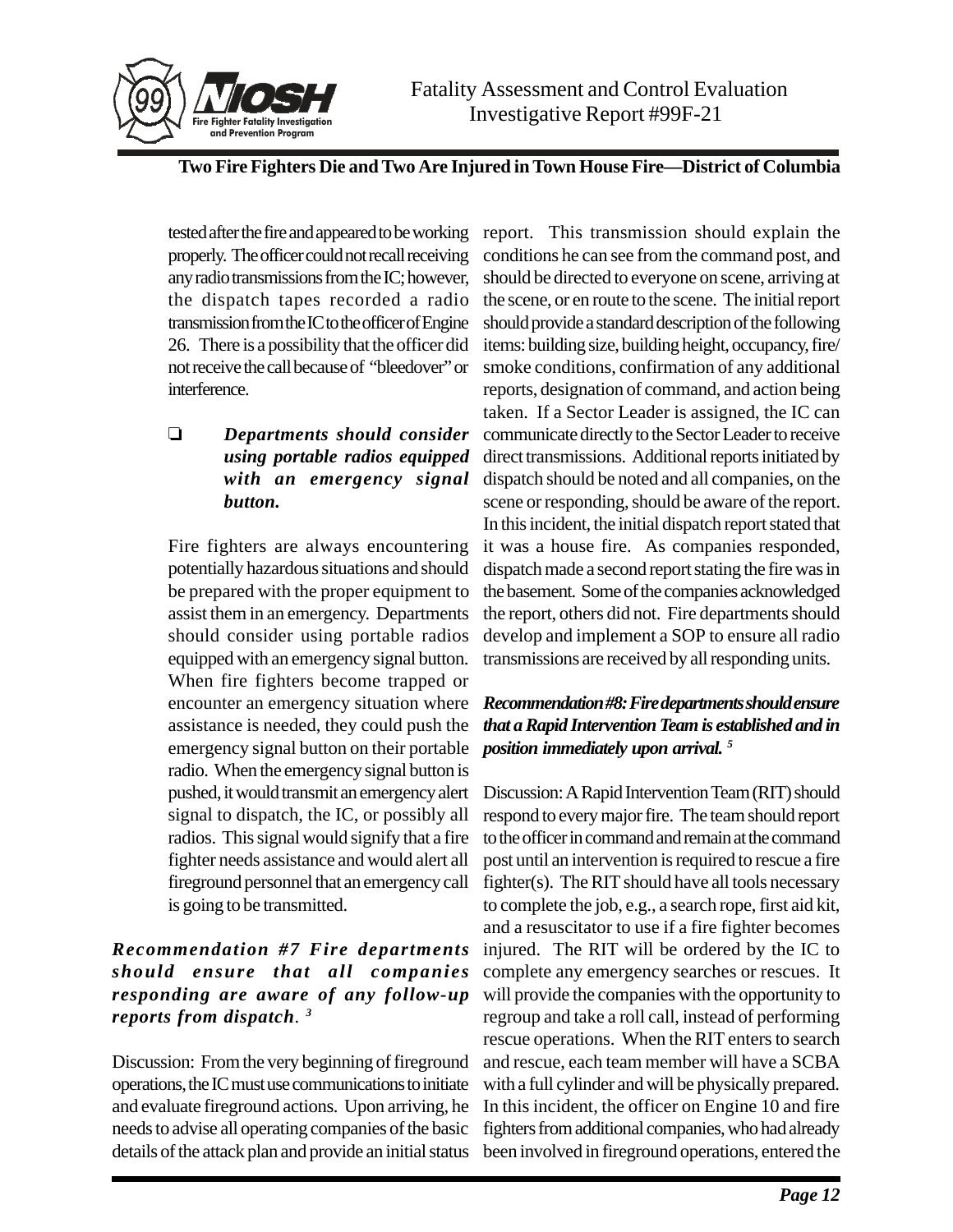

structure to search for Victim #1. If a roll call hazardous areas should be equipped with a PASS had been ordered during search operations, the officer of Engine 10 would have been inside the structure and would not have been able to report to the IC that one of his crew members was unaccounted for. If a RIT had been in place, accountability calls could have been conducted because fireground officers would not have been directed to rescue operations.

# *Recommendation #9: Fire departments should ensure that any hose line taken into the structure remains inside until all crews have exited. <sup>7</sup>*

Discussion: Fire fighters who enter smoke-filled enclosures should be equipped with a safety line or hose line in the event that a fire fighter becomes disoriented or trapped. Many fire fighters who die from smoke inhalation, a flashover, or are caught or trapped by fire, actually become disoriented first. They are lost in smoke, their SCBA run out of air, or they cannot find their way to exit through the smoke. Although fire or smoke kills them, the primary contributing factor is disorientation. By using a life *Recommendation #11: Fire departments should* line or hose line, the fire fighter is able to determine the direction of exit by the couplings that connect *maintenance program to ensure that all SCBA's* two hose lines together. The male coupling signifies the exit direction. When trying to exit, fire fighters are trained to find the line and follow it out, which is what the injured fire fighter from Engine 26 did. The line should remain inside as a guide for fire fighters to follow.

# *Recommendation #10: Fire departments should consider providing all fire fighters with a Personal Alert Safety System (PASS) integrated into their Self-Contained Breathing Apparatus.*

Discussion: PASS devices, which are electronic devices worn by the fire fighter, emit a loud and distinctive alarm if the fire fighter becomes motionless for more than 30 seconds. Fire fighters entering

devices. There are several types of PASS devices available. One device that could be used is the PASS that is integrated into the SCBA. PASS devices integrated into the SCBA will be activated when the SCBA air cylinder is turned on. Manual PASS devices are also used throughout the fire service. These devices require the fire fighter to manually turn on the device each time they use it. In this incident, Victim #2 was equipped with a PASS device integrated into his SCBA. Victim #1 was equipped with a manual device. When search efforts took place, the fire fighters searching the structure were only aware that Victim #1 was missing. When they entered the structure, they recalled hearing a PASS device sounding. The fire fighters followed the alarm and located a fire fighter, later to be identified as Victim #2. Victim #1 was located inside the structure approximately 4 minutes later. Victim #1 was found to be equipped with a manual PASS device attached to his turnouts. However, his PASS device was never turned on.

# *develop and implement a preventive are adequately maintained. <sup>8</sup>*

Discussion. Fire departments should establish service and maintenance procedures and rigidly enforce them to provide respirators that are dependable and are constantly evaluated, tested, and maintained. Equally important is record keeping, a critical element of any respirator maintenance program. During this incident, Victim #1 stated that as he prepared to enter the structure, he experienced a problem with his SCBA facepiece. He returned to the engine and replaced his facepiece with the Wagon driver's facepiece. NIOSH completed an evaluation of the fire department's SCBA program on July 21, 1999 and issued a report to the department (see Attachment 1).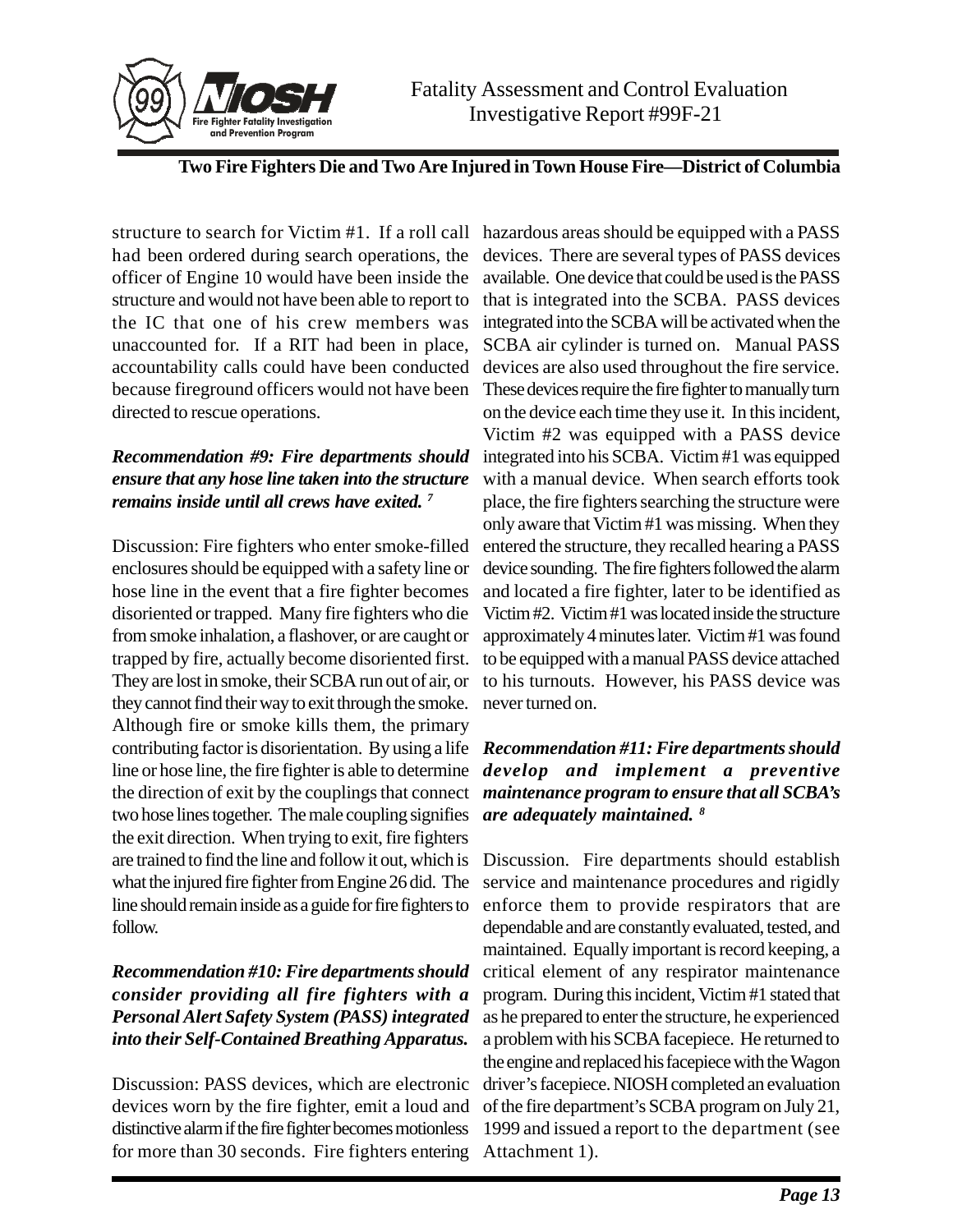

### **REFERENCES**

1. District of Columbia Fire Department. *Written Standard Operating Procedures.*

*2.* Dunn V [1992]. Safety and Survival on the Fireground. Saddle Brook, NJ: Fire Engineering Books & Videos.

*3.* Brunacini, Alan V [1985]. Fire Command. Quincy, MA: National Fire Protection Association.

4. NFPA 1201: Standard for Developing Fire Protection Services for the Public 1994 ed. Quincy, MA: National Fire Protection Association.

5. NFPA 1500: Standard on Fire Department Occupational Safety and Health Program 1997 ed. Quincy, MA: National Fire Protection Association.

6. NFPA 297: Guide on Principles and Practices for communication systems 1995 ed. Quincy, MA: National Fire Protection Association.

7. International Fire Service Training Association. March 1998. Essentials of Fire Fighting,  $4<sup>th</sup>$  ed. Fire Protection Publications.

8. National Institute for Occupational Safety and Health (NIOSH). August 1999. District of Columbia SCBA Maintenance Program Evaluation Report, Respirator Branch, Division of Respiratory Disease Studies, NIOSH, Morgantown, WV.

### **INVESTIGATOR INFORMATION**

This incident was investigated by: Frank Washenitz, Safety and Occupational Health Specialist; Rich Braddee, Project Officer/Team Leader; Ted Pettit, Senior Investigator; and Eric Schmidt, Safety Engineer all from the Surveillance and Field Investigations Branch, Division of Safety Research, NIOSH.

The SCBA maintenance program was evaluated by: Tim Merinar, Engineer, and Tom McDowell, Physical Scientist, Respirator Branch, Division of Respiratory Disease Studies, NIOSH.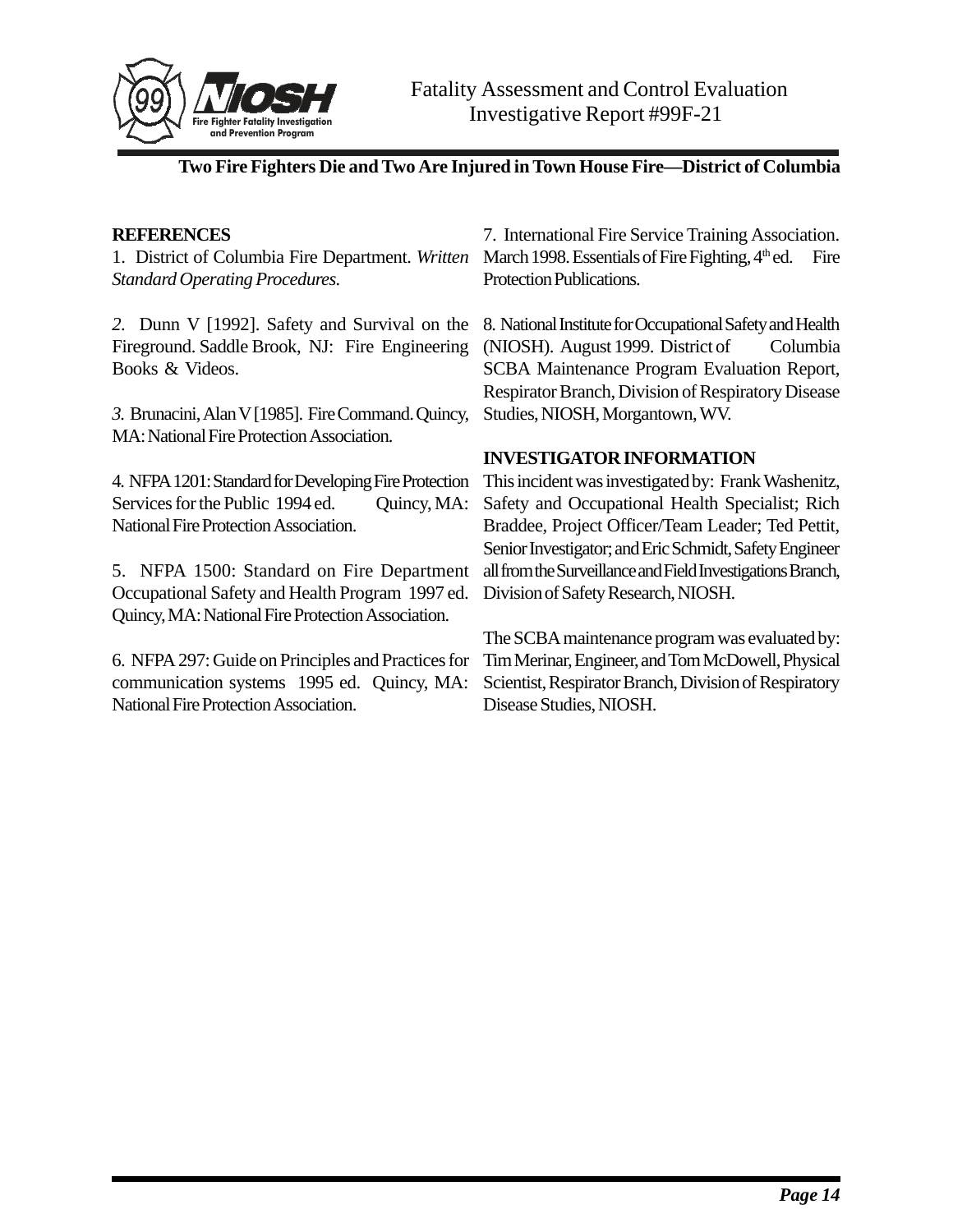



Photo 1: This photo depicts the front (side 1) entrance of the townhouse involved in the incident.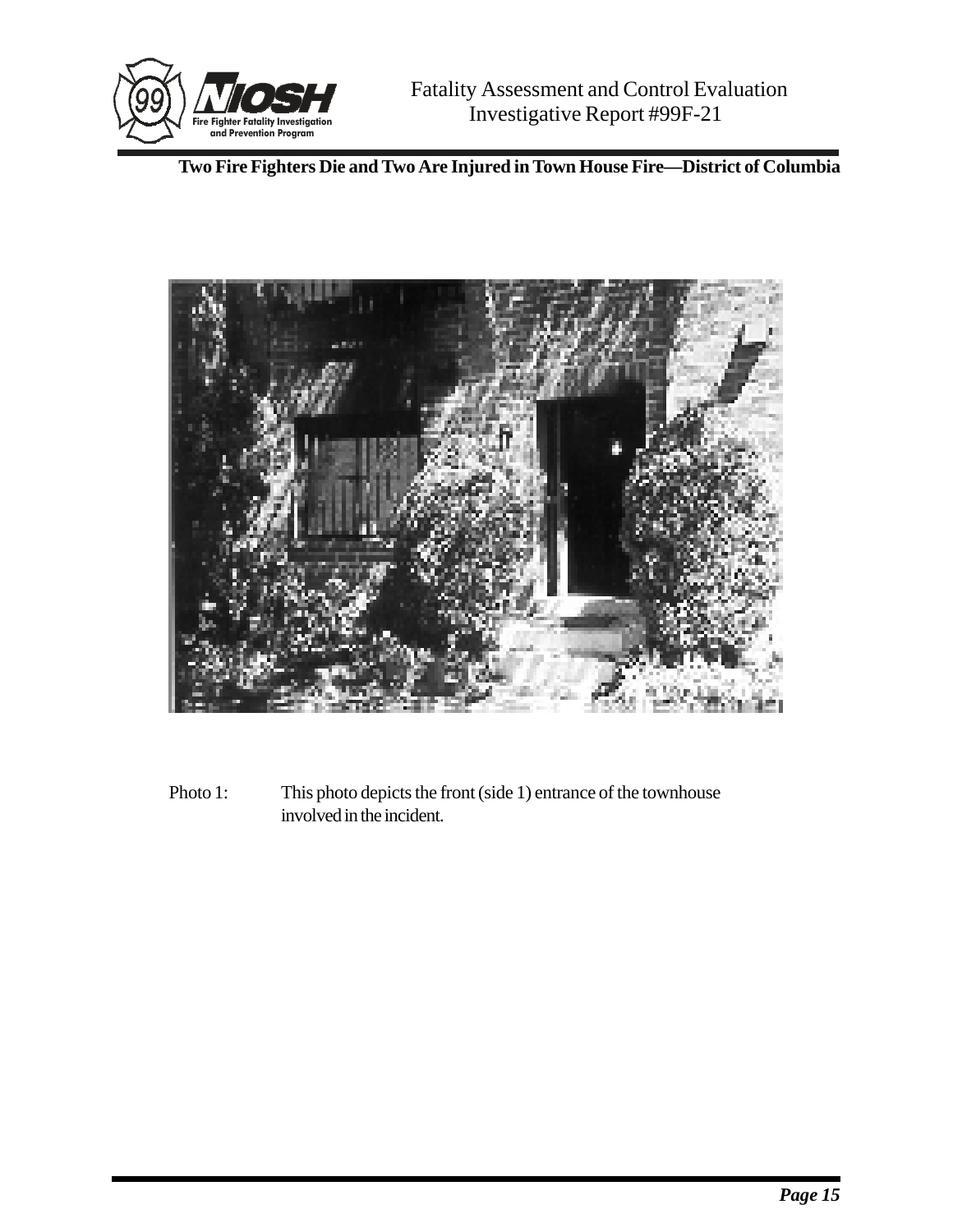



Photo 2: This photo depicts the rear (side 3) sliding-glass door leading to the basement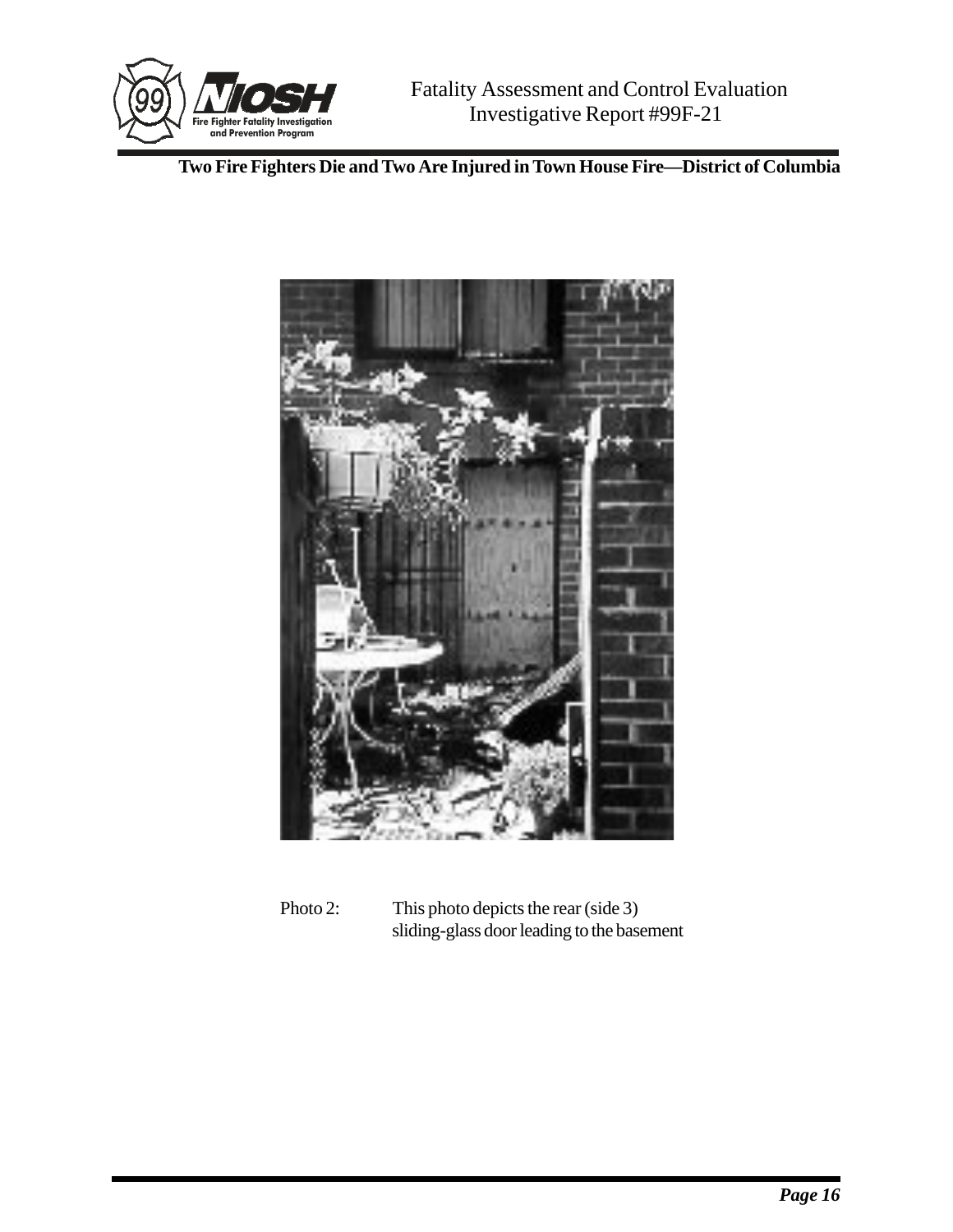

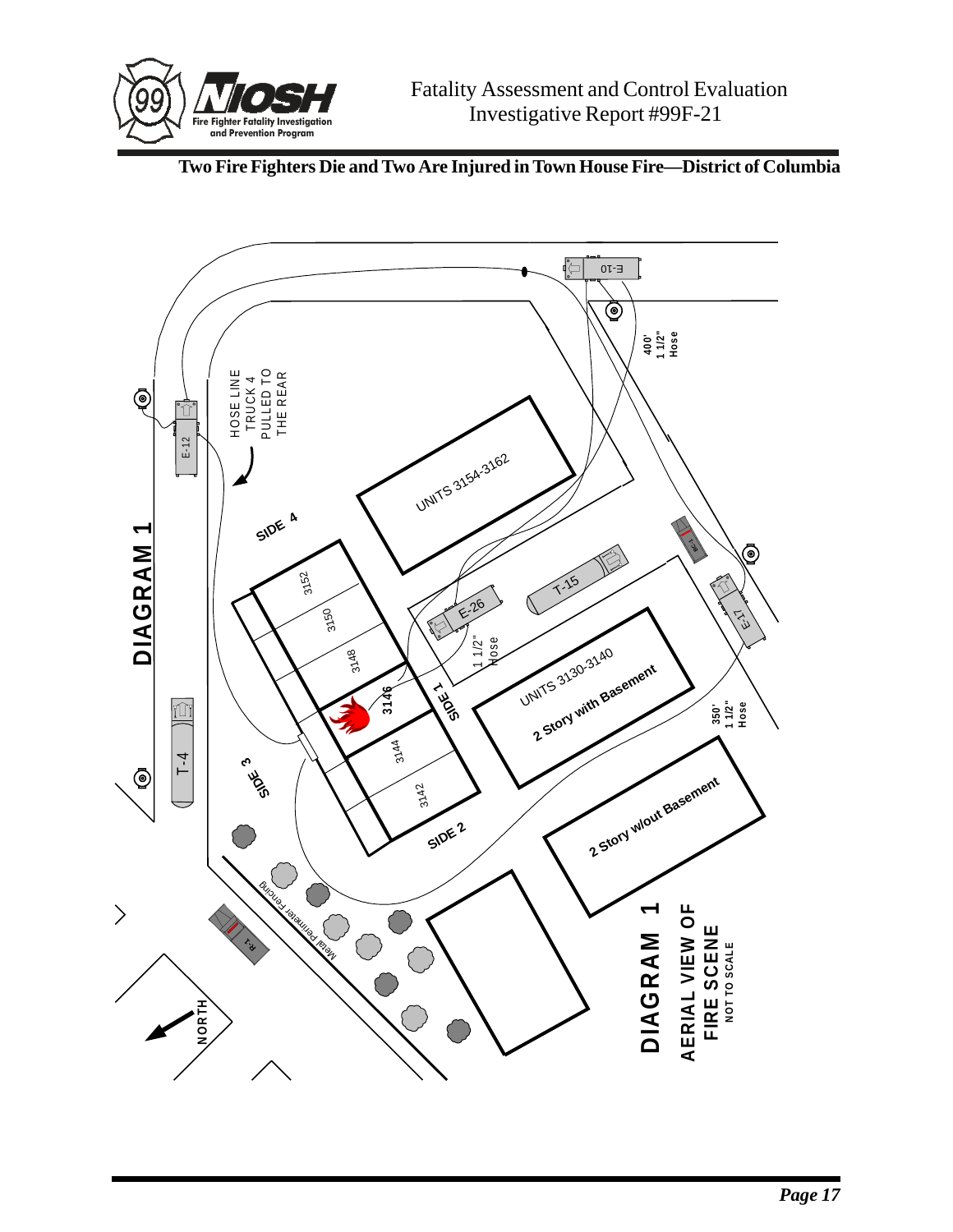